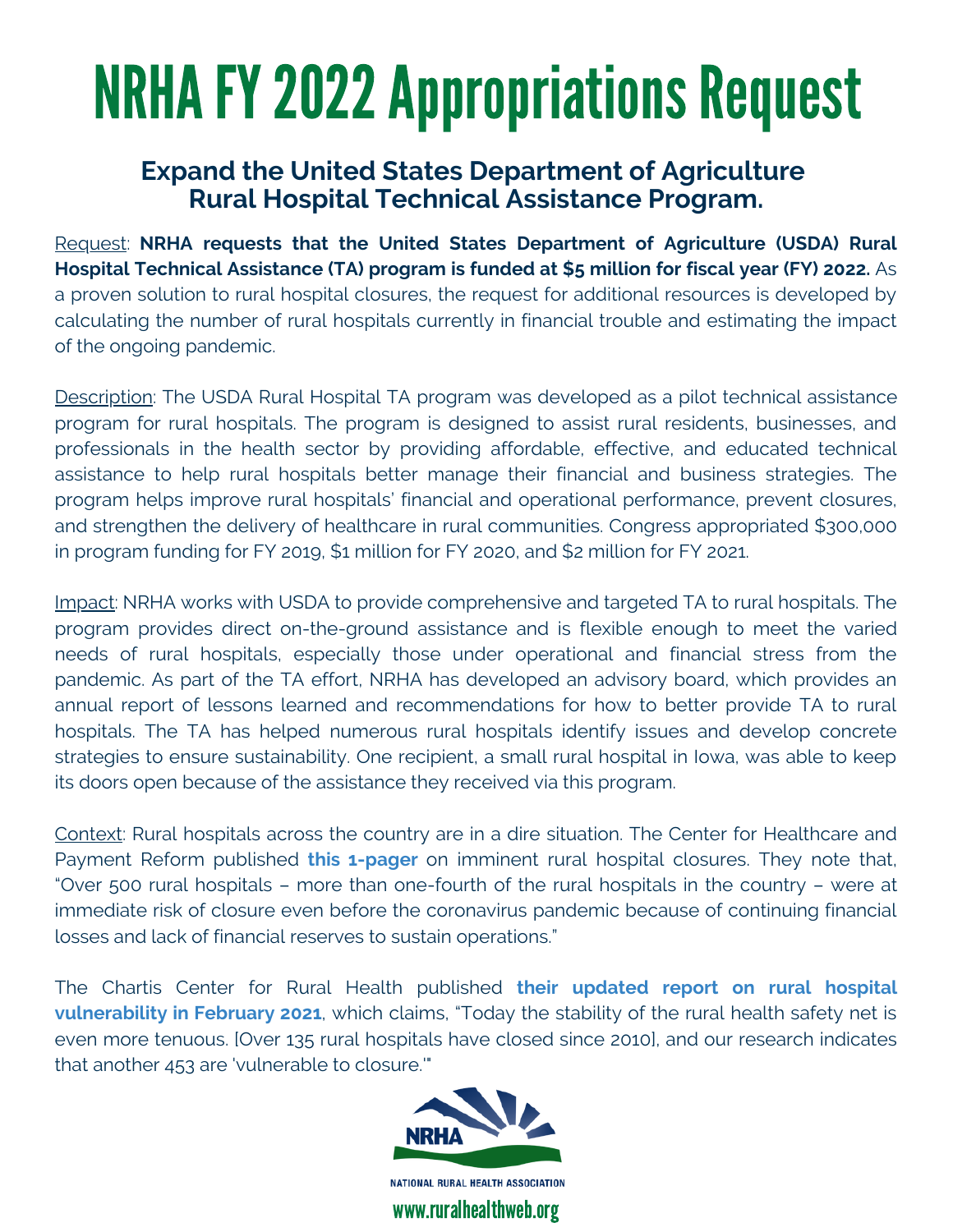The states with the highest percentage of rural hospitals with negative operating margins are Alabama (78 percent), Kansas (71 percent), Mississippi (68 percent), Arkansas (67 percent), and Wyoming (65 percent) (Figure 1). In 2015, 39 percent of America's rural hospitals operated in the red. Today, 46 percent of rural hospitals have a negative operating margin.



#### **Figure 1: States with highest percentage of rural hospitals with a negative operating margin**

Over 135 rural hospitals have closed since 2010 (**UNC [Sheps](https://www.shepscenter.unc.edu/programs-projects/rural-health/rural-hospital-closures/)**). In 2020, the U.S. experienced the greatest number of rural hospital closures in a single year: 19. Rural hospital closures by year:



From January 1, 2010 – January 1, 2015: 47 rural hospital closures From January 1, 2015 – February 4, 2021: 90 rural hospital closures

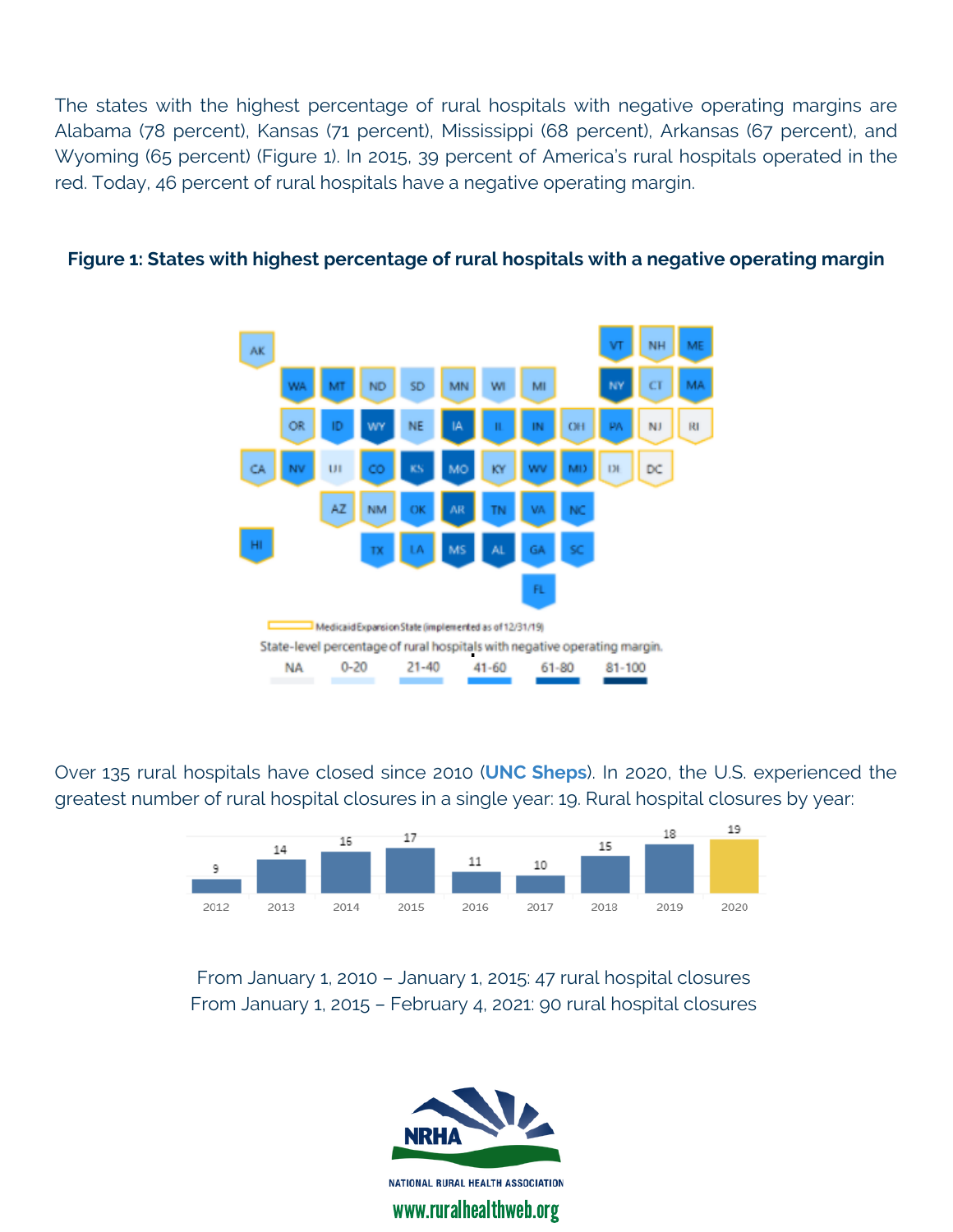### **Strategies Program. Fund the Rural Maternal and Obstetric Management**

Request: **NRHA calls on Congress to build into the Health Resources and Services Administration's (HRSA) Rural Health Outreach budget an additional \$10 million to support the Rural Maternal and Obstetric Management Strategies (RMOMS) program.** We also recommend Congress include report language that includes RMOMS as a program within the Outreach budget to protect the funds.

Description: In 2019, HRSA's Federal Office of Rural Health Policy (FORHP) used the Rural Health Outreach program authority to create the RMOMS pilot program to develop and test models that improve access to and continuity of maternal obstetrics care in rural communities. This program was able to continue in 2020 through [funding from](https://public3.pagefreezer.com/browse/HHS.gov/31-12-2020T08:51/https:/www.hhs.gov/about/news/2019/09/10/hhs-awards-9-million-new-models-obstetrics-care-rural-communities.html) **HRSA's Maternal and Child Health Bureau Maternal Health Initiative**. The goals of the RMOMS program are to:

- Develop a sustainable network approach to coordinate maternal and obstetrics care within a rural region;
- Increase the delivery and access of preconception, pregnancy, labor and delivery, and postpartum services;
- Develop sustainable financing models for the provision of maternal and obstetrics care; and
- Improve maternal and neonatal outcomes.

Impact: OB services are often not accessible in rural America. With continued funding allocated to this important program, HRSA can continue to find innovative ways to address OB shortages in rural areas. RMOMS runs from September 2019 to August 2023. The program began with one year of planning, followed by a three-year implementation period. HRSA is funding a study to learn what helps and hinders maternal care in rural areas, and they hope to use these results to replicate the program in the future. Additional information on the RMOMS program can be found **[here](https://www.hrsa.gov/rural-health/community/rmoms)** and a program fact sheet can be found **[here](https://www.hrsa.gov/sites/default/files/hrsa/ruralhealth/rmoms-fact-sheet.pdf)**. Current RMOM networks include:

- Bootheel Perinatal Network (BPN) **Missouri**: Dunklin, Mississippi, New Madrid, Pemiscot, Scott, and Stoddard counties. "The network's overarching goal is to increase access to prenatal, labor and delivery, and postpartum services for mothers and babies with an initial focus on mothers with high-risk pregnancies."
- Rural Ob Access & Maternal Services Network (ROAMS) **New Mexico**: Colfax, Taos, and Union counties. "The network ultimately aims to improve access to care in its underserved service area, improve maternal health and family education and outreach, and achieve greater financial and network sustainability for maternal and obstetrics services."

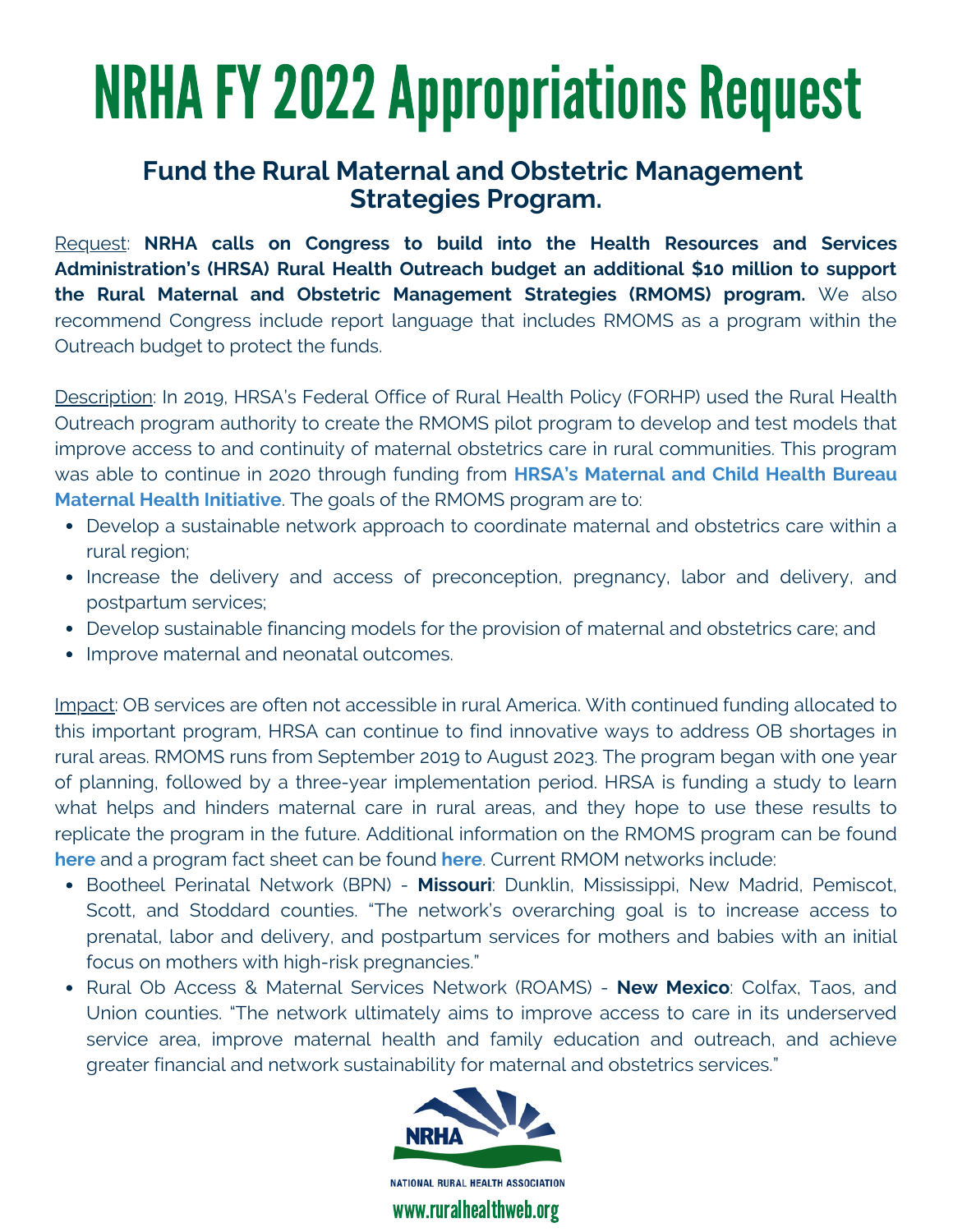TX-RMOMS Comprehensive Maternal Care Network - **Texas**: Edwards, Kinney, Real, Uvalde, Val Verde and Zavala counties. The TX-RMOMS network brings together several health systems and stakeholders with the common goal of ensuring access to coordinated maternal health services from prenatal through postpartum care.

Context: More than **28 million [women](https://www.ruralhealthweb.org/blogs/ruralhealthvoices/december-2017/revealing-the-scope-of-rural-ob-unit-closures)** of reproductive age live in rural areas. **Half of all rural births are paid by Medicaid**, which often has lower [reimbursement](https://pubmed.ncbi.nlm.nih.gov/24483138/) rates for labor and delivery services than other insurance providers. More than half of all rural counties lack access to a hospital obstetrics unit or to a single obstetrician (**[Lewis](https://www.commonwealthfund.org/blog/2019/rural-maternity-care-crisis) et al., 2019**). Between 2004 and 2014, 179 rural counties lost hospital-based obstetric services (**[Kozhimannil](https://www.ncbi.nlm.nih.gov/pmc/articles/PMC5885848/) et al., 2018**). The percentage of rural counties with hospital-based obstetric services declined from 55% to 46% between 2004 and 2014, with less-populated rural counties experiencing more rapid declines. Counties with fewer obstetricians and family physicians also had a higher percentage of non-Hispanic black women of reproductive age and lower median household incomes, highlighting the challenge of providing adequate geographic access to obstetric care in vulnerable and underserved rural communities." (**[Hung](https://www.healthaffairs.org/doi/full/10.1377/hlthaff.2017.0338) et al., 2017**)

Data from 2000 to 2012 showed that women and infants in the most remote rural areas, compared with their urban counterparts, had higher rates of delayed prenatal care initiation, pregnancy-related hospitalizations, low birth weight, preterm births, and infant mortality. Hospital and OB unit closures mean rural women in labor increasingly face **lengthy [journeys](https://www.ncbi.nlm.nih.gov/pmc/articles/PMC4946037/)** to the hospital, sometimes even hours long. They also have [contributed](https://www.ncbi.nlm.nih.gov/pubmed/29522161) to **increases in births outside hospitals**, births in hospitals without OB care, and in preterm births: all of which carry greater risks for mom and baby.

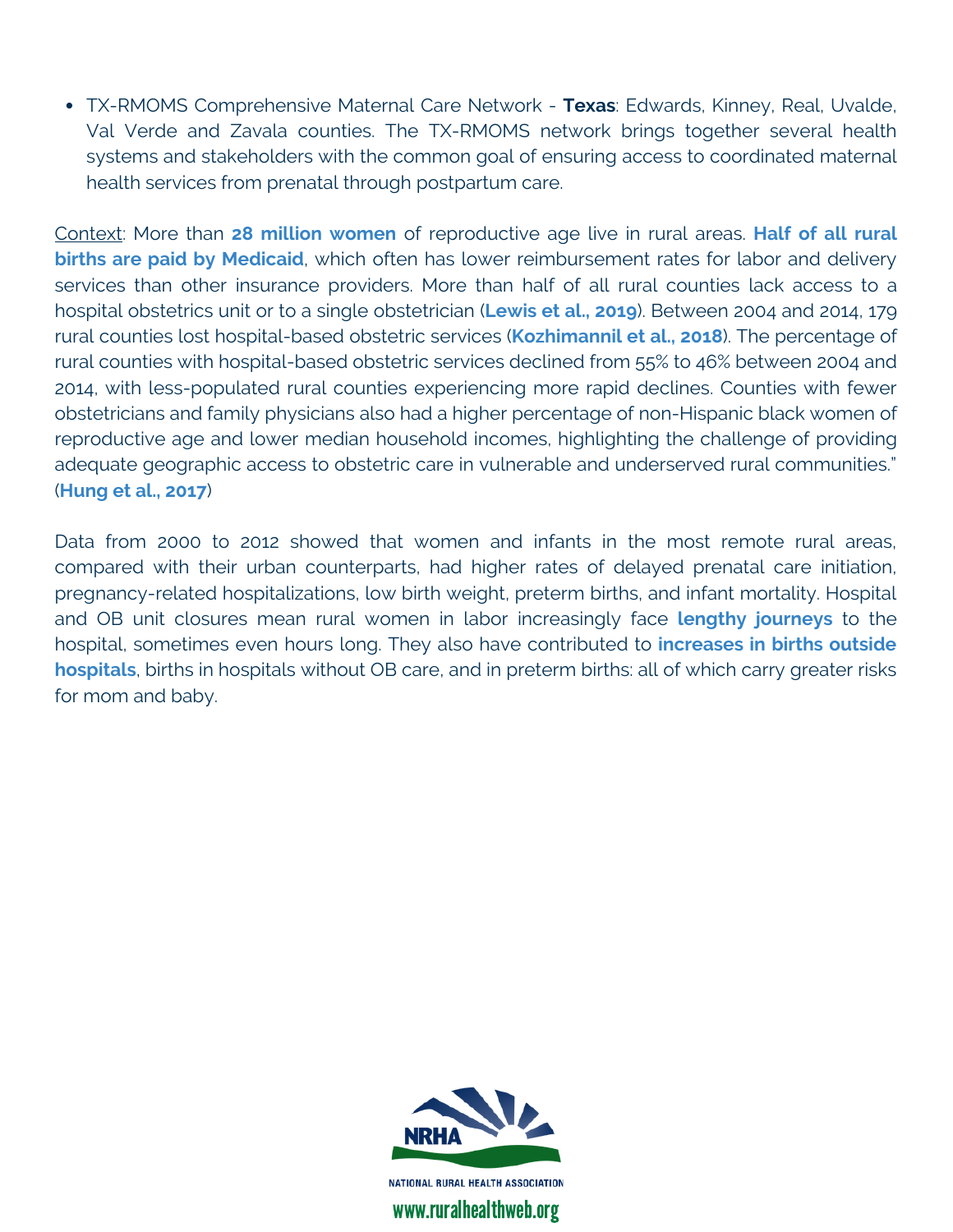### **Centers for Disease Control and Prevention. Establish an Office of Rural Health within the**

Request: **NRHA calls on Congress to create an Office of Rural Health within the Centers for Disease Control and Prevention (CDC), with \$1 million appropriated annually to establish and operate the office.**

Description: To assist CDC with oversight in rural America, this office would:

- Serve as the primary point of contact in CDC on matters pertaining to rural health; 1.
- Assist the Secretary in conducting, coordinating, promoting, and disseminating data and 2. research regarding public health issues affecting rural populations;
- Work across CDC to develop, refine, and promulgate policies, best practices, lessons learned, 3. and coordinated successful programs to improve care, services, and social determinants of health for populations who reside in rural areas of the United States;
- Conduct, support, and disseminate rural health research, educational outreach, and evidence-4. based interventions to prevent death, disease, injury, and disability, and promote healthy behaviors in rural populations;
- 5.Identify disparities in the availability and accessibility of health care and public health interventions for populations living in rural areas; and
- Administer grants, cooperative agreements, and contracts to provide technical assistance and 6. other activities as necessary to support activities related to improving health and healthcare in rural areas

Context: In recent years, CDC has expanded its focus on the health and disparities faced by the 57 million Americans who call rural home. This focus has become increasingly evident during the COVID-19 pandemic, as structural barriers to addressing the health and safety needs of rural populations has become more evident. Many of the public health agencies that serve our rural communities have faced significant challenges related to staffing, budgets, and ensuring access to basic public health services, which have been jeopardized during the pandemic. Further, they have become increasingly reliant on state and federal resources as local tax base support has diminished due to struggling local economies, which has also worsened during the pandemic.

CDC has been tasked with the herculean duty of overseeing and managing vaccine and testing deployment, as well as tracing and mitigation programs: all of which are key to rural America, which has been disproportionately impacted by the COVID-19 pandemic. The CDC Office of Rural Health would play a pivotal role in supporting rural public health agencies and workers as they serve their communities through the end of the COVID-19 public health emergency (PHE) and as they prepare for future public health crises.

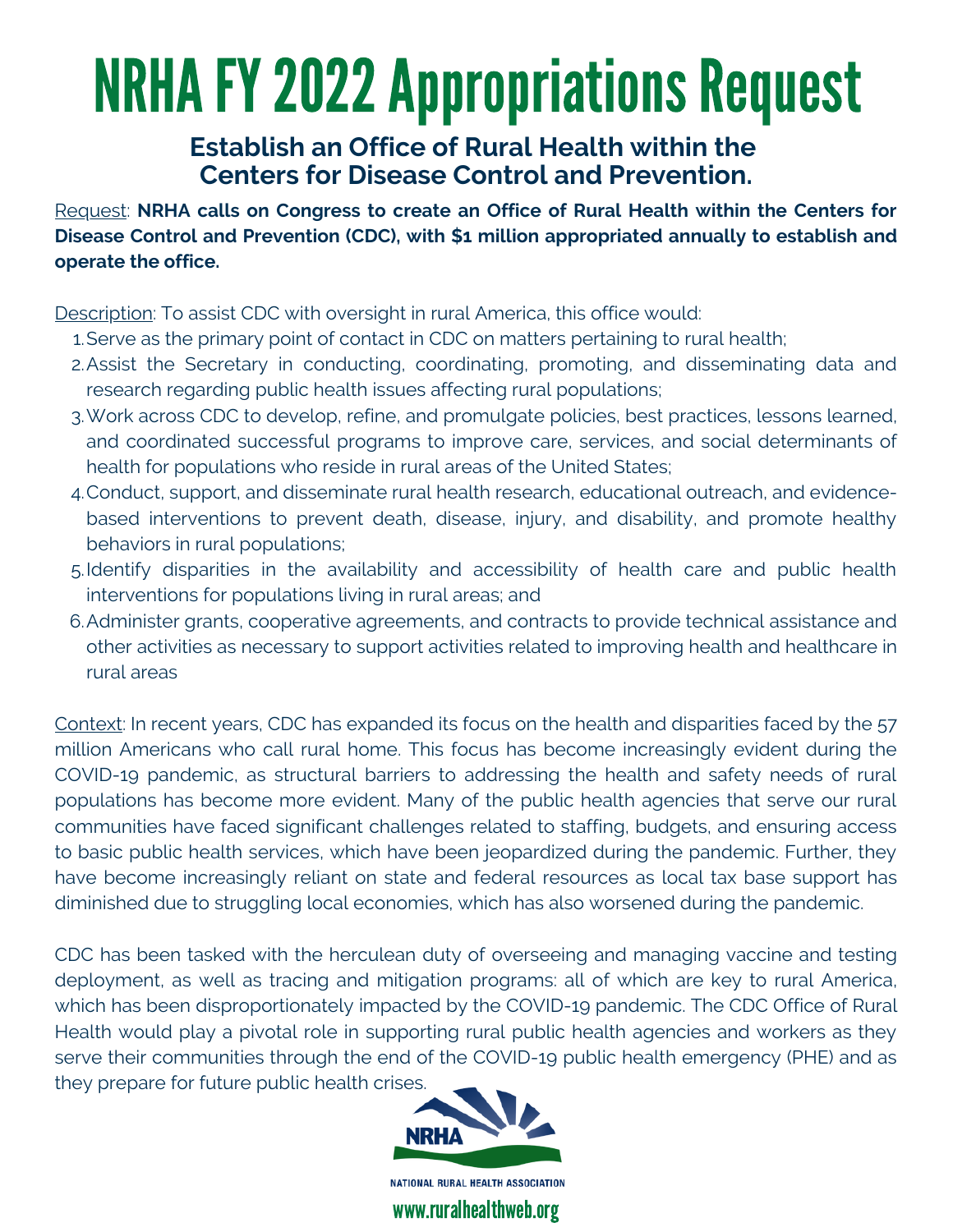### **Expand the Rural Residency Planning and Development Program.**

Request: **NRHA calls on Congress to provide \$11,000,000 to support the Rural Residency Planning and Development (RRPD) program.**

Description: Congress should expand the rural residency program to support the development of new rural residency programs to address the physician workforce shortages faced by rural communities. Funds for this program support training in family medicine, internal medicine, public health, and general preventive medicine, psychiatry, general surgery, and obstetrics and gynecology.

The goal of the RRPD program is for each recipient to establish a new rural residency program that is accredited by the Accreditation Council on Graduate Medical Education (ACGME) and has a strong sustainability plan for a stable future financial outlook by the end of the period of performance. All RRPD program recipients should be capable of effectively training physicians to practice in and meet the clinical needs of rural populations. As a result, the proportion of graduates from these programs entering careers in practices primarily serving rural populations exceeds that seen in other programs across the nation.

Context: Approximately 18 percent of the population, roughly 57 million individuals, live in rural communities. Rural Americans often have poorer health status than their urban counterparts, likely due in part to challenges in accessing health care, such as limited transportation options, geographic isolation, and lack of infrastructure. In particular, rural communities are much less likely to have the health professionals necessary to adequately care for their communities' needs. Of the nearly 2,000 rural counties in the United States, 1,895 (95 percent) are entirely or partially in a primary care health professional shortage area (HPSA).

Enrolling trainees with rural backgrounds and training residents in rural settings are strategies shown to successfully encourage graduates to practice in rural settings. Despite this, graduate medical education (GME) in rural areas remains very limited, with 1% of residents across all specialties training in rural areas. Recent in the changes Consolidated Appropriations Act (CAA), 2021, will expand the number of GME positions available in rural areas, creating the need for additional rural residency programs.

Rural residency programs are accredited medical residency training programs that primarily train residents in rural training sites for greater than 50 percent of their total time in residency and

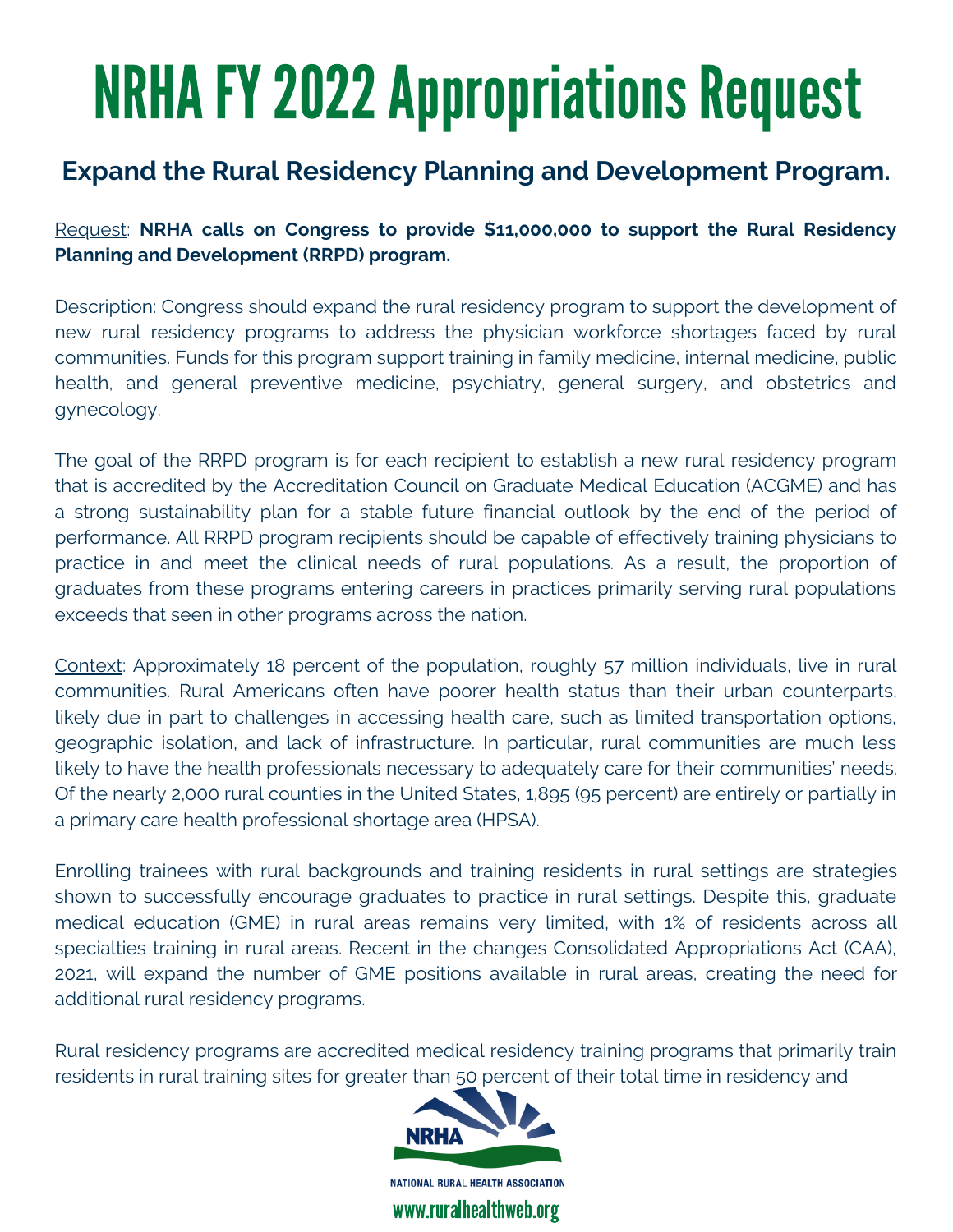focus on producing physicians who will practice in rural communities. One common model is the 1+2 Rural Training Track (RTT), where the first year of training occurs within a larger program, typically in an urban hospital or academic medical center, and the final two years in a rural health facility.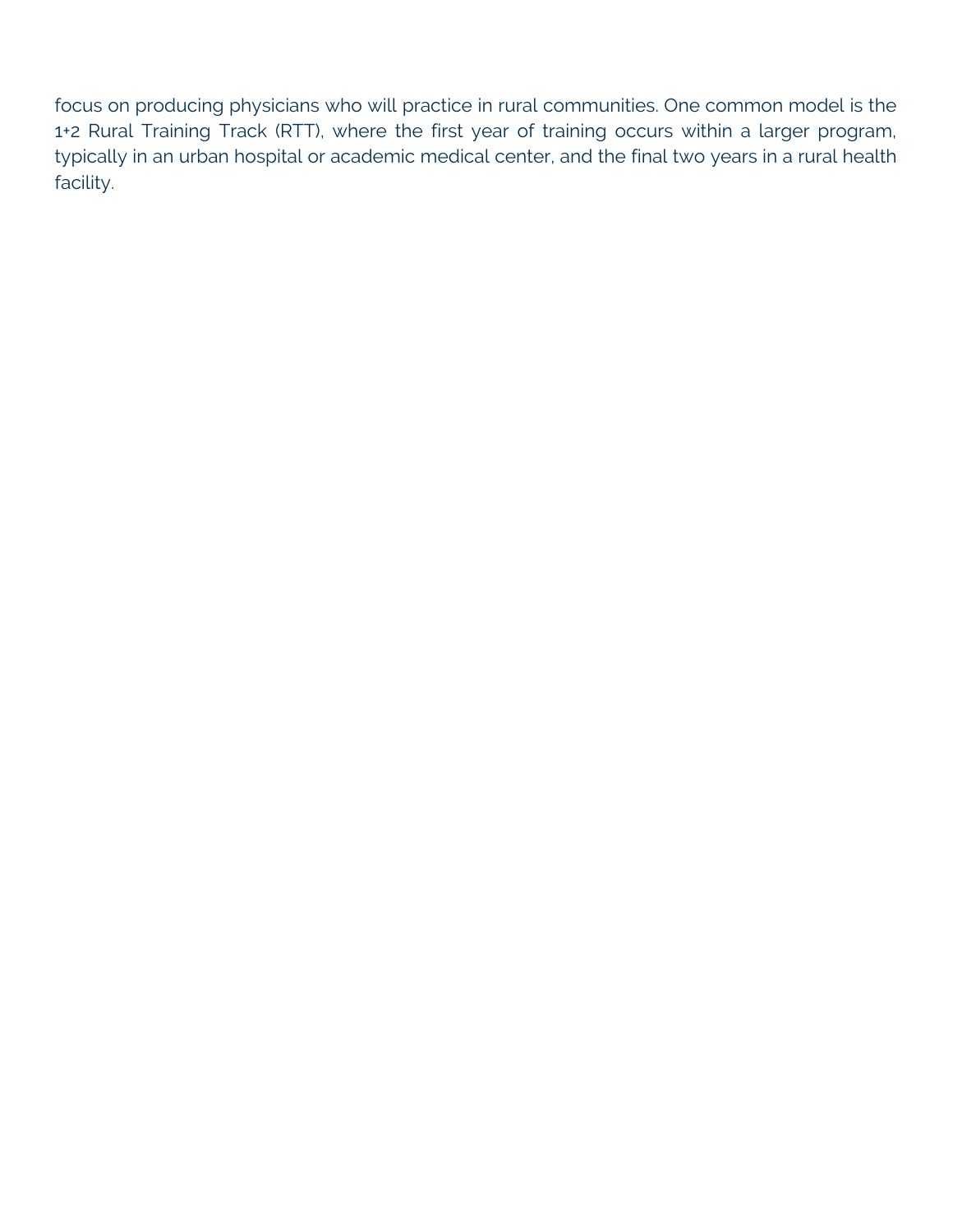### **Enhance the United States Department of Health and Human Services' Office for the Advancement of Telehealth.**

Request: **NRHA calls on Congress to enhance the authority of the United States Department of Health and Human Services' (HHS) Office for the Advancement of Telehealth.**

Description: Congress should expand authority of the HHS Office for the Advancement of Telehealth (Section 330I(c)3 and 4 of PHSA) to:

- Advise the Secretary on telehealth issues including the effects of current policies and proposed statutory, regulatory, administrative, and budgetary changes in the programs established under titles XVIII and XIX that affect the appropriate use of telehealth and telehealth-related technologies to improve access to high-quality healthcare services and help to broaden the use of the health care workforce.
- Create and staff an HHS Telehealth Advisory Committee to make recommendations to the HHS Secretary related to telehealth policy and program efforts across the Department.
- Administer grants, cooperative agreements, and contracts to provide technical assistance and other activities as necessary to support activities related to advance the use of telehealth broadly.

Context: Telehealth should be viewed as a part of the future of health care, and ensuring rural providers are able to access and utilize these critical services for their patients is a top priority. Telehealth flexibilities afforded to providers through COVID-19 relief legislation and 1135 Waivers have been the silver lining of the public health emergency (PHE). Through an expanded authority, the HHS Office for the Advancement of Telehealth will be able to provide greater support for rural communities to ensure the continued access to critical services in rural areas.

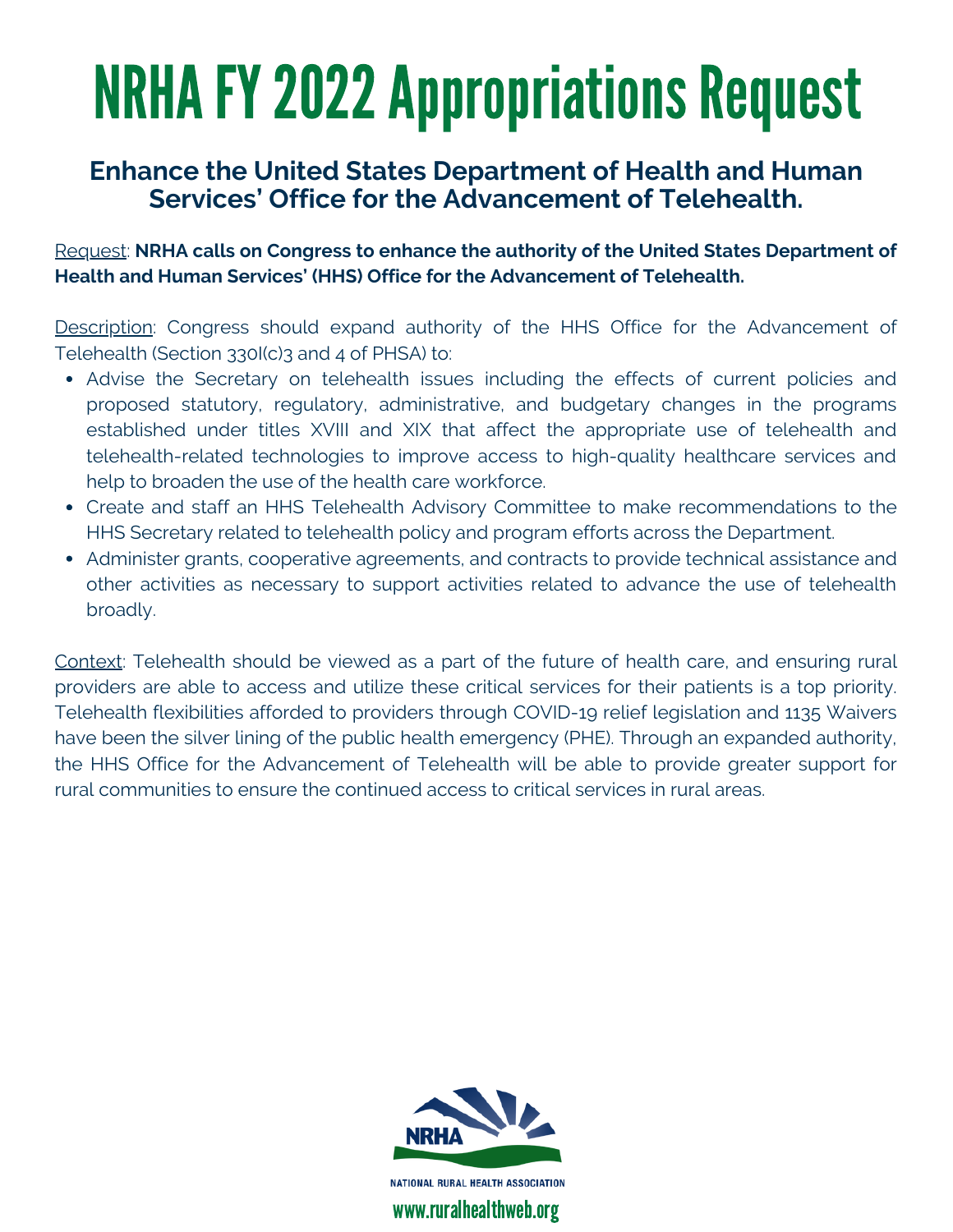### **after the public health crisis. Reauthorize and modernize the Medicare Rural Hospital Flexibility Program to help rural communities rebuild**

Request: **NRHA calls on Congress to reauthorize and modernize the Medicare Rural Hospital Flexibility Program to help rural communities and healthcare providers rebuild after the public health crisis through an appropriation of \$92.2 million.**

Description: Modernization of the Medicare Rural Hospital Flexibility Program would include:

- Provide \$38 million in **Rural Hospital Flexibility Grants** to continue the work and funding for technical assistance for hospital conversation, quality, operational, financial, population health, EMS, and innovation for Critical Access Hospitals.
- Provide \$10 million in support for the **Rural Emergency Hospital Technical Assistance Program** to ensure the implementation of the new Rural Emergency Hospital (REH) model with technical assistance from existing State Flex Programs and other stakeholders to assist facilities in the transition of PPS and Critical Access Hospitals (CAH) to a REH model.
- Provide \$8 million to **Rural Provider Modernization Technical Assistance** to expand current Flex technical assistance program to support hospitals, clinics, and communities in implementing new sustainable models of care. These models of care will address health equity, social determinants of health, and build collaborative approaches to improve health.
- Provide \$23.2 million in support for the **Small Rural Hospital Improvement Grant Program** to continue the work and funding for grants from states to small rural hospitals or networks of hospitals (with less than 49 beds) for operational improvements including improving data collection, quality, and payment building.
- Provide \$13 million in **Rural Provider Modernization Grants** to support hospitals, public health departments, clinics, and community-based organizations to plan and implement emerging, sustainable models of care.

Impact: The Medicare Rural Hospital Flexibility Program has a proven track record of improving the health of rural people and places. Through Flex funding, 72% of Critical Access Hospitals voluntarily reported quality metrics that saw improvement in at least one quality domain. The Flex program helped to convert over 1,300 rural hospitals to Critical Access Hospital status and therefore have the right skill set and knowledge to provide similar technical assistance for the REH model. Over \$150 million in CARES Act relief was rapidly distributed to 1,717 small rural hospitals through the critical role that Flex programs play within their states.